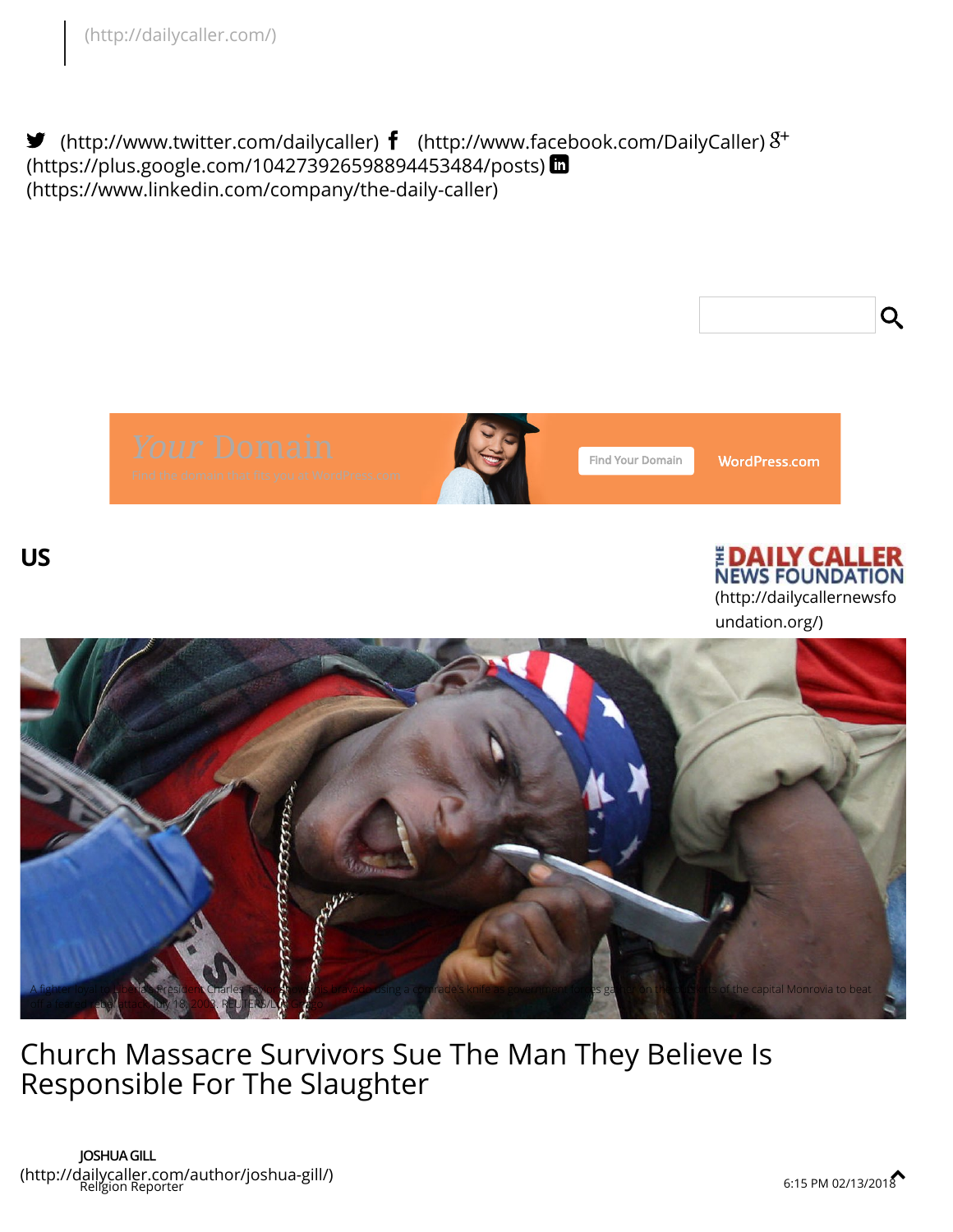f

ý

# JT RED CARPE<sup>-</sup>

Four people who survived a Liberian church massacre in which 600 people died sued a Philadelphia man Monday who they believe ordered the slaughter.

ALIn

 $\boxtimes$  and  $\blacksquare$ 

The four survivors alleged in their lawsuit [\(http://cja.org/wp-content/uploads/2018/02/Jane-W-v.-Moses-](http://cja.org/wp-content/uploads/2018/02/Jane-W-v.-Moses-Thomas-18-cv-00569.pdf)Thomas-18-cv-00569.pdf) that Moses Thomas ordered the massacre July 29, 1990 during his tenure as a colonel in the Armed Forces of Liberia, according to Reuters (https://www.reuters.com/article/us-usa[liberia-warcrimes/liberia-church-massacre-survivors-sue-alleged-perpetrator-in-u-s-court-idUSKBN1FX03F\)](https://www.reuters.com/article/us-usa-liberia-warcrimes/liberia-church-massacre-survivors-sue-alleged-perpetrator-in-u-s-court-idUSKBN1FX03F). The survivors filed their lawsuit in a federal court in Philadelphia, where Thomas settled after immigrating to the U.S. via an aid program for victims of the Liberia's 14 year civil war.

"On July 29, 1990, Defendant, then-Colonel Moses W. Thomas ("Thomas"), was the head of a specialized branch of the Government's Armed Forces of Liberia ("AFL"). At Thomas's command, these armed forces surrounded the Lutheran Church and, over the course of several hours, indiscriminately shot or hacked to death approximately 600 sleeping civilian men, women, and children taking refuge there. The Lutheran Church Massacre was part of a larger campaign of violence against the Mano and Gio ethnic groups by the AFL," the lawsuit reads.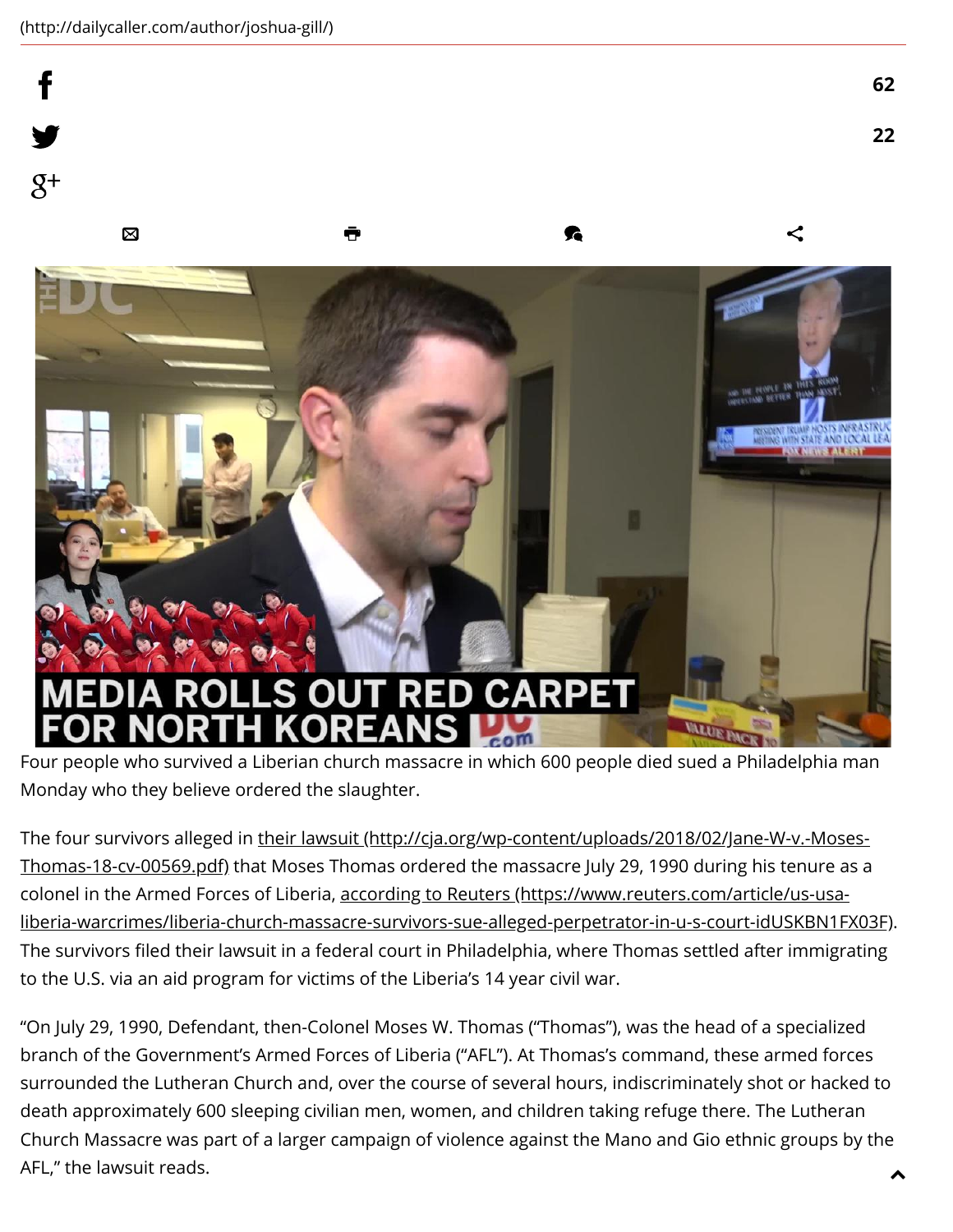The plaintiffs, identified only as Jane W, John X, John Y, and John Z, sought refuge with their families inside St. Peter's Lutheran Church, where the Red Cross set up an emergency shelter, to escape the ongoing violence in Liberia's capital city of Monrovia. They allege that while Thomas did not personally kill anyone, he told the hundreds of individuals inside the church to stay put and subsequently ordered 45 men to kill anyone inside the church, rebel force or otherwise.



The massacre was the worst atrocity committed in the course of the 14-year war, according to BBC [\(http://www.bbc.com/news/world-africa-42996851\),](http://www.bbc.com/news/world-africa-42996851) and prompted an armed intervention by neighboring countries. Those who witnessed the aftermath of the massacre the following day described scenes of carnage — bodies of the dead strewn across the ground, huddled in piles by or underneath pews where they crawled and tried to hide before bullets and blades found them, with the corpses of children draped over the altar where they were slain, their blood staining the floor. Many of the survivors were children who were shielded by the bodies of fallen adults. One of those children is now one of the plaintiffs in the suit.

Thomas, who lives in the U.S. under temporary protected status, denied the allegations, saying that he had nothing to do with the massacre and even aided some of the individuals who took shelter in the church.

"This is absolute nonsense. I don't (know) who did it and was never around there when it happened. I saved people from the Lutheran compound, including Bishop Diggs' son, and I have a written letter from him from years ago," Thomas told Front Page Africa (https://frontpageafricaonline.com/index.php/diaspora/6911[liberian-man-sued-in-the-u-s-over-lutheran-church-massacre\).](https://frontpageafricaonline.com/index.php/diaspora/6911-liberian-man-sued-in-the-u-s-over-lutheran-church-massacre)

The lawsuit is a civil suit, so the plaintiffs only stand to gain monetary recompense if they win. The suit could possibly result in a revocation of Thomas' protected status, which would allow the U.S. to deport him to Liberia. If Thomas is deported to Liberia, however, his potential fate is unclear since Liberia never set up a tribunal to investigate and prosecute war crimes.

### Follow Joshua Gill on Twitter [\(https://twitter.com/Joshua\\_K\\_Gill\)](https://twitter.com/Joshua_K_Gill)

Send tips to joshua@dailycallernewsfoundation.org [\(mailto:joshua@dailycallernewsfoundation.org\)](mailto:joshua@dailycallernewsfoundation.org).

Freedom of Speech Isn't Free (https://crm.bloomerang.co/HostedDonation? [ApiKey=pub\\_7dd4c8b3-739b-11e7-afbe-024e165d44b3&WidgetId=366592\)](https://crm.bloomerang.co/HostedDonation?ApiKey=pub_7dd4c8b3-739b-11e7-afbe-024e165d44b3&WidgetId=366592) The Daily Caller News Foundation is working hard to balance out the biased American media. For as little as

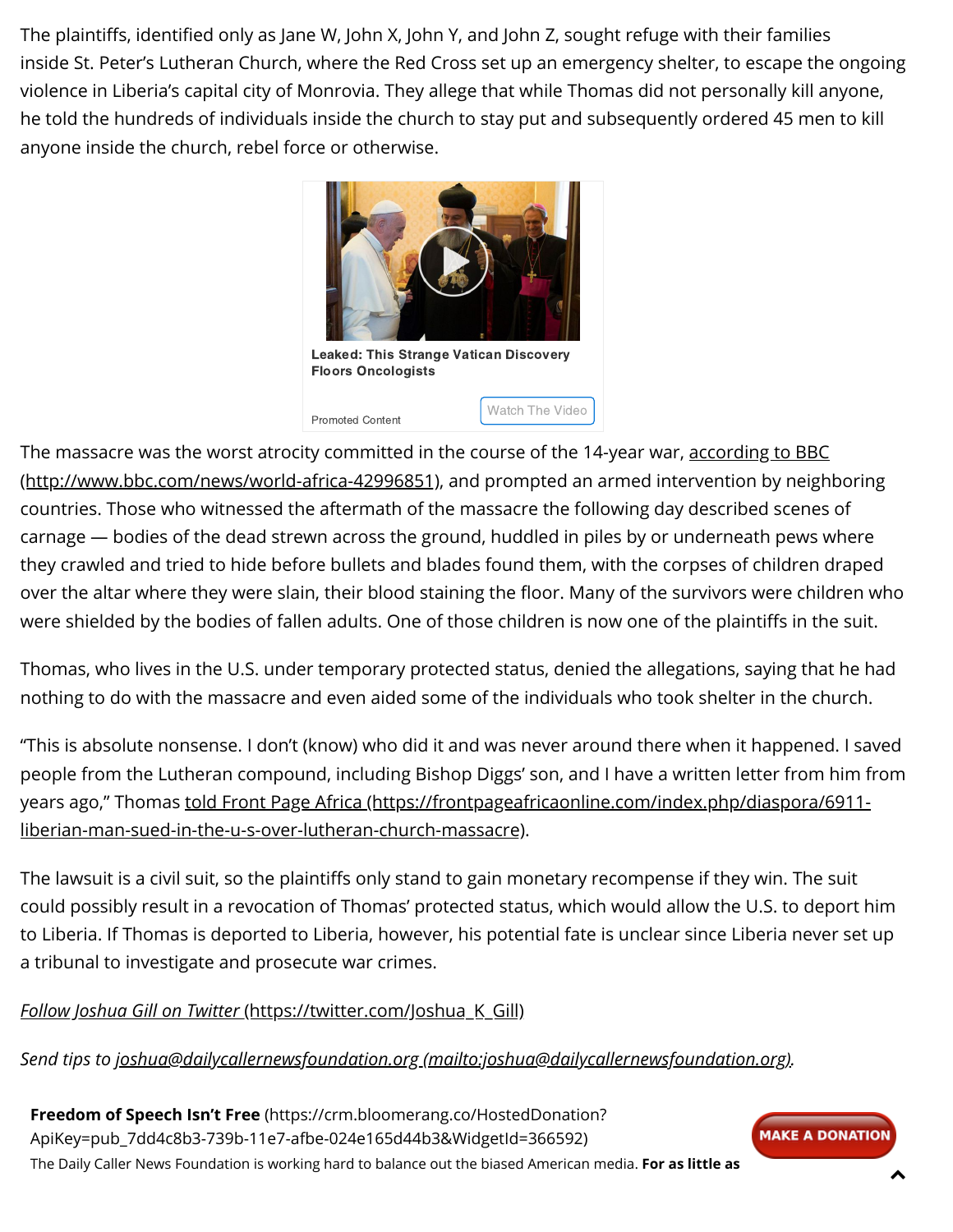\$3, you can help us. Make a one-time donation to support the quality, independent journalism of TheDCNF. We're not dependent on commercial or political support and we do not accept any government funding.

Content created by The Daily Caller News Foundation is available without charge to any eligible news publisher that can provide a large audience. For licensing opportunities of our

original content, please contact [licensing@dailycallernewsfoundation.org \(mailto:licensing@dailycallernewsfoundation.org\).](mailto:licensing@dailycallernewsfoundation.org)

### [Tags:](http://dailycaller.com/buzz/st-peters-lutheran-church/) [Liberia \(http://dailycaller.com/buzz/liberia/](http://dailycaller.com/buzz/liberia/)[\), M](http://dailycaller.com/buzz/st-peters-lutheran-church/)[oses Thomas \(http://dailycaller.com/buzz/moses-thomas/\)](http://dailycaller.com/buzz/moses-thomas/)[, St.](http://dailycaller.com/buzz/st-peters-lutheran-church/) Peter's Lutheran Church (http://dailycaller.com/buzz/st-peters-lutheran-church/)

Show comments

### You May Like

Ads by Revcontent

### Men, Your ED is Caused by a Deficiency That Can Easily Be Fixed by Doing This

American Health

(//trends.revcontent.com/click.php? d=Mto969Wh%2B0SxeW2LrrFutyhJ2kb rsgUx5T0ag0s%2FBCU27vBzu4mc4qw d0O8cVop%2B2T3DGT892tqH5%2Bs5 %2BeWnPrWlrb9UNjmvgWZLFcTpZM4 lknq542NzE2mE%2FJI%2B86pstwESDZ N%2BPvk5ukTK7kZI7pNYZUxiRGF1qO CiryRMotCtoLGastorgtMMl0@rA4THRcXNfgTMI Œ**ryRMøtŒpLGast5rqtMM00rA4lHRcXNfglidi**<br>Ef9skd"GVOZpx7966MB4IVmmj1zp7htV \_frendchaser<br>7Yy9dU9gaXkVcOCbhiWduNkMkk43iv gwtrenodrozewcoextleypt2sswm7rthigkukN12%2 **AA5delWqD&gloriinB8RaXy%2BUix6Xt9** DrA%2BzAbi%2BifTwScFEZjZhSW%2F aIOsbfkezuA%2BTFEMFETTceTiN8GAk %YEOng/WBRI4O&K4/CBEDQ6%2BQ/GjfnFi4Kt w7mDB'F6A8WqQB4Gxdgp7x1Tpf\K&64Z10@8 gGFRINGARUXS55tLNPBQSVdY9IA&SEFJiqC WymIO0WzIDQFB12PB912B9D64P9BKQR353X jzWMtRNB%2B4e4ngj75sgjadGwuw9370xXO XE%26Kki2OQ7kVxgBObj9YH2jkWV3XN2jMQN 5PCGY2F6QMAXOG2BUENFMM%12F0BF0JY <u>POGIAHHKHADQAMQFZDYNUSZBXWDHUS</u> OQwCBfCG56KELHFCiQYZYZcA<del>chD</del>plxKDrDx0 9Ie1H0wlhyRBATKcTT1du0OCCQkDX MOG0lrKfTjcDJnygPTSogbOrdQ6tpF9A rRT&Rj&TMFjBvakJbl9g&&QQ&qYGPzf3QVT H*L*IGAQEWENGBLANIGOFTXENGLAPFPHTOV

### This Photo Has Not Been Edited, Look Closer! **Dailystuff**

(//trends.revcontent.com/click.php? d=IQ1K0unKTzhDpbd6qqak895El3ins4 SdvIw5zOF7SODgY3Wt%2FEfJuzBh76B 618I%2BPCh8zSrKF5c9FwC9z%2F44E MqwwLuBF9M0RYaHKrSmX7SIdRuUcy He360fI%2FyR9L8Qjy%2F3WwS0e6S4 OphuKW5OcCwBg4KiFJIvLtilLqacT0Tjh WiEj%2BBNuy37WWppwkwneM5UA0 Millions of Americans Are Ganceling Their Cable TV Because of This One<br>tggJM6YYFmI%2FIzmXfjSc%2BsUdIjNw CCJKjM9teYJoQesOx6TLIU17BCoS%2F Money News Tips **RI<del>S</del>IA, 24 F.** 

W46I rn SCESsnCMUu5O73f3LPfPIPvT%2FXuSl 6YS95dz%2BZn1iRbG17A8FR3vAu8dky ZOoHN HZVA9tE26FDFBi2 BSJ.QVWAQEbihH zVH**QRRhp2xp4**M1qKHj3S0ng3hV0Wc V8U1Y8bI3BFzil94q1PSi64F2dyTdD%2 FQrc4XGT79MS3qYRNE5ev7KEkmrDr QpmFbWJbopQMNJM3GbuX6fkhkIWJC j%2BgOcLVyHAGAr9eS7xygkA5o8VQTJ aZ50GT3MU3D24XUprPaE9F1ZvbbBG WYpaNYQxKB2pyntPmtKP%2Fi%2Fhlq cxU**7ZRx3siX3aYObtzBZrfQQ06Sp7lQm** Kk1sMOWCXUW9eLE7%2BUnZHBxBO EUbf4%2BnUkQjBUUoSFfKw0naPGiZf acabuvbuuluusjeyvoori Pyyuusi Yyuu Yulista SSGscuosV7LB%2BZZRUNK0Xb1 UPPOYDOAFFD2itB35MNb1998CMWXB7<br>[d=gXjNJvCh0TvRnLDF5UAyZyjc%2B7YJyf](http://trends.revcontent.com/click.php?d=gXjNJvCh0TvRnLDF5UAyZyjc%2B7YJyfvsERTMLRfkMUWNLssvb4iaxFRvzid1DJW7I9qCxn4xyDe%2FR8IS%2BOVB16EY7uo37P7cxcsHVVdY3A0dCbTnjv2LrvxZIP%2Fgi1XVtsEsrMw%2FbvOHzj4UuFzpL%2BcmgL%2B5F%2FZozbnxJr%2F6eg1N0P5xfkmcYFsHFV99Jg1VDI%2FD0izlKtjS2O6y56%2BttJsimv%2Bqmb23IeFFu2QK3HHp5fKFv9EOqhpPAJ5kG4rVvzMf%2FuJlVjj4sS1m%2BWDZccToGCTHPAVypP9Dyv2ZMuXl4%2FNaVXz0hR595mduXVzpZMofwI%2Bi3Pmh%2BwTyWfUB0BYzEJIuR1dV8ULtudwjRzn7KugHF%2BB3XqPIYPFld2pJLlLEoxwK7P3bqekXSEAqHx1vySWMWQ0E2hz058HUMrUkUSWQSXAuJ9WpewqL%2Ff98BFcE%2FtEtEtar8c6kYh1197YEDt7FpGPExpCf4388nr080BcpHtojErQRFYWzC95aNQ96ip6sIdH%2FYmBTa8I33CQL2Ozce%2FloQUlyKj3EFCPekWblwmzqsCV850GNOmEfxuDagGpbFO9OpyPi5VVg68dZjWvGFp2ou0BhehZYhLY%3D)**vsEMcBb3ELXAy3VW\434464%2BckggnlG**JW7l9qCxn4xyDe%2FR8IS%2BOVB16EY (//trends.revcontent.com/click.php? d=7AMZ4r0gO9tTEH1ohahztyvG4QhT hme**FlualDe2%2FEYR9DYBz4eYtVeU2H**C QcvfRHVMgtd%2Fe9kaX2BXLbEDFGf6N cOJX0CxZc2eS5tZSQc5IsBSQ%2Bfxzeg kkkc4ru%2BPXsL2Q7NfGZp%2Fq5H1rj 9QrEUdIsRonZaOVpBL1aKV4teqI1gex Oeb%2BI3ECpO45wRPJZrZxstFZH4MH g1ZSOONmhDzSz%2FswtbPJhBku7vdL VfCcPMMxBADZX4Hvh90uZJKjx6eRWf d7S67WirtnGZeklz%2FIJVpeNH0ohsIQ' a7s6a6TyhCieYnVgnhCjaUcVNkj7GWIt B1szRPIDbEBwV4tnlrdVcus69RmXiSH GjadZ0ddwbKR9iYwHM58UuMD%2B2 Adam Schi Hiyroot Baay Democratic Memo Contains the Charles and **Methods64** Glossier You Perfume Solidi **\$240 Y.A. COSSIER!** 

### 7 Time Lotto Winner Says "You're All Playing the Lotto Wrong!"

Smart Advice Daily

(//trends.revcontent.com/click.php? d=HMaiM9Tu%2Fc4DXtHCKaaXILjz8O %2FRj01PlUrs7jnv0x8GXzlZjMEUDvE% 2F%2B8u8ZOJ2FqCQ%2F5eoZInBkeiw HXYVzBu%2FPwgDBR%2FEIAm8MfA8V 4NWrLc7fQYkKWUw1D%2Bb0zPvU4p 5L9mxTtBkg5PlrB81kC%2BEsYT%2Bkk HcCleavYx40nCoPmduL9i6Kn96LOo% 2BEUmIRSTERD Later Merris Whod 4v01 Ąļ03%2E1rCYy7KaFBR5NHKMc6SByU MaFPR9MMWcji7mftZYecj2PfDY6aeXU gwW%2B%2FpaNAYwrtUD%2BslHaPM (//trends.revcontent.com/click.php? [HCF8ujKFCQfdLKd37Penhse9KiVunBcc](http://trends.revcontent.com/click.php?d=HMaiM9Tu%2Fc4DXtHCKaaXILjz8O%2FRj01PlUrs7jnv0x8GXzlZjMEUDvE%2F%2B8u8ZOJ2FqCQ%2F5eoZInBkeiwHXYVzBu%2FPwgDBR%2FEIAm8MfA8V4NWrLc7fQYkKWUw1D%2Bb0zPvU4p5L9mxTtBkg5PlrB81kC%2BEsYT%2BkkHcCleavYx40nCoPmduL9i6Kn96LOo%2BEUmIiZ7JHp%2F3B%2FWsiuTU94v0lAl03%2F1rCYy7KaFBR5NHKMc6SByUMaFPR9MMWcji7mftZYecj2PfDY6aeXUgwW%2B%2FpaNAYwrtUD%2BslHaPMHCF8ujKFCQfdLKd37Penhse9KiVunBcctTwRh5nD6MWUQa5rYUI9NtvRRbgIzGvG25ppZXOXRct2uC2N8ssf90lz%2BIFJpom1j%2F4jHaYs1nupnrcbKXxu10WPD5rY9d0UicMTHSxpQV1b%2B%2F1ikAWXx7HQute35h%2BPkIxiyGC5LnNBYqI6%2BadPklhHfz%2F35FmXbr83GCTfTe9C8NnnNJbHT6AenVTaRrX49ijS2Bi%2FRCfwJrds5BayK7sG9uCjhL0qw2JpVofLsABwy4w5CALyM%2FQwsOeh4hksCXW%2BuznLnT6uoM0tR2Urq8tXMoSRwPmIyRiCmQivyH6KqjvhiSSBomgf5WvNdIFeDviANCdPF8xekVkiI3x2o%2FaTc8zUELpYlbOAFF0zjtBs3MNoHz8cMWXpJXOfqKvU3lRcDJg2UW%2BuEfmcrRSiw07kCinJfyOrTErhLHNObqOdQHNIF14EGNXimlxhB5UrjNC2SqHyJDZycsC9zZEbcz5fTcsF7ymP%2FOXNDKyzR9%2FFxpDn2l5pDuXTccl6dkIUGdDtgNLy%2F5LcZvGG86ol%2FfK9PF8lggMkSG%2FZJg%3D) tTwRh5nD6MWUQa5rYUI9NtvRRbgIzG vG25ppZXOXRct2uC2N8ssf90lz%2BIFJ pom1j%2F4jHaYs1muphrcbRXxv10WPI D57Y9d0U1CMTHSxpQV1b%2B%2F11kA WXX7HQUte35H%2BPkIXiyGC5ChNBYq' I6%2BadPklhHfz%2F35FmXbr83GCTfT e9C8NnnNJbHT6AenVTaRrX49ijS2Bi%2 FRC#WJrds5BayR7sG9UCJhL6qW2JpVofL sABwy4w5CALyM%2FQWsOeH4hksCX' W%2BuznLnT6uoM0tR2Urq8tXMoSRw PmIyRiCMQivyH6KqjvhiSSBomgf5WvN 8FPNX68VBWFe9xERQ%3FB6%ER5+mxz UELDYDOAFFQZjtB33MNQHZ8CMWXDJ 90s Couples Look Like d=xi2r3Dpk%2BaEYFoX\XW%2BQR9SqbQ vWgXt3HteR30XoJrfABVOagk4CxThB6 m%2BcPYckqBngy166wSX76xPycnS2K FF7B83Y1qfGwGGPzm6aj5G3Ho%2Bq FY9fgV0FkazY%2F9hafrXWnribBiNxAG R17bHBWSCNgLY%2Bn4%2F%2FAQWh TPJcWaQhOSvSO5F85ieYygqze6SipuBv ZQdErR5N6vHQ%2FxXBog4GdPETE%2 FynglkDn3f0JwNTsFNMdF92eXtSB7%2 E<u>mX3souAEzYnRn6LlOcG1uimGxt34eY</u> BIQNWr9xjJQ<del>V</del>g0NJ9k65S2cF54UaqYbP. pzxBagWKC5Qz5ax9POJd0%2Bs6JXnH rGURLARXmX6EYB9PproHwalQoWEa<del>7</del> 入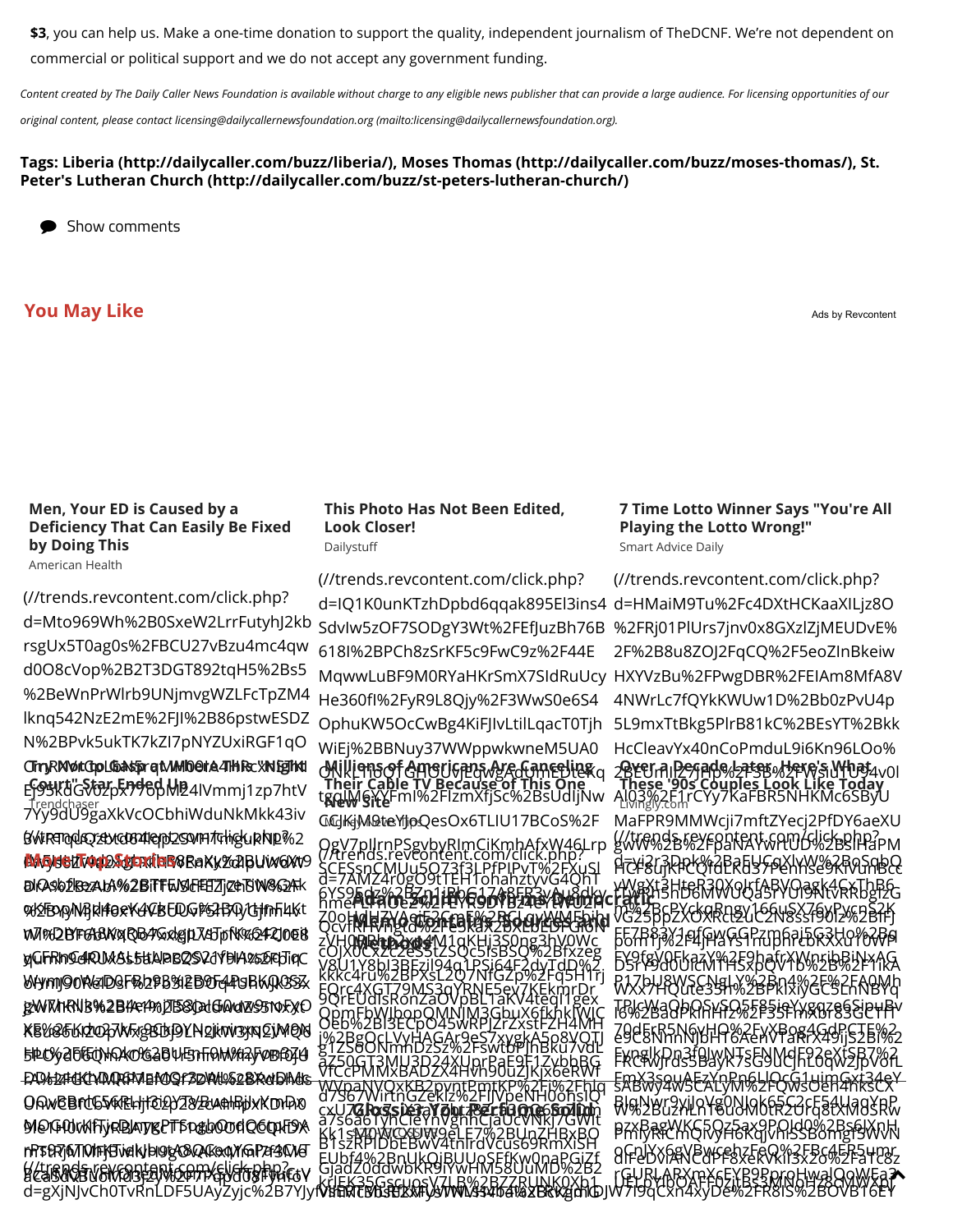O9uVz5iBZVfOvhrX5Jr%2B8oTRt0VcWbR8CxR4TZAoSVm6t2so8safrAS41bYGvp8Dj3gcDHU2vETkulmMw3uFQfomOJtiC yPH3NhMBkDMhQX%2Fnkl9GpRSXq1tNeapa9otf%2FVtg2Y%2FuFg2LiCJEax6JHlJilxNJPl%2FqjYqEL6Djr8O2VqKLf7qjlNv RGD6O0nJmoPulavdtK7RN14v%2B7HAUYhmA\XG%2F%2FSchFaWM8WXfp437TvjtPYPywrpQY2tI%2B89mJhnYtTpJirCz8<br>///www.faxay.com/start.com/slighedae s%3D) (//trends.revcontent.com/click.php? d=cPqoqCaOCXAsDgqpwWyJseRcuZM4qUAC4nqnTE3wdupGB0vDzkB1vbXSh8h7t9hLcg6GYBCL%2FOZYp5LLpg8R2LSI oCSunitytteXA2yCPkHr50dY4aO0JIZQNvCoLťiM\\ez2LY7T%2F1fWOc0tzr9fG%2B1hSF1ChY4ZBapctx3jEiep4qo5p%2FrFu [hQgWZ%2Bjg6Uv3GUU0FuR7ujfvdypJDdXKZkYlUlOXPHyetz7DeUbcdNk7chDnHsB2WktJhBU2UU3ZEK7eM8AUGP2xfek](http://trends.revcontent.com/click.php?d=H9zy9QzHq%2BkTDam4r6YyfSVyKUZmFCDI%2FcqCQBtHITNZdBigqoyUknEybWO6IfJI%2BRoOCiuXi5yZCNngs6s%2FoOrxmVMvPrGwrDKQ%2BdQbCu6UIKFVZbGkE21p0mmV9V3VL1DgaSeuNaR6QSSEFDlaYu5GL0JchsOcpIUOt4aYjmmfBD2EY8qnemhrgfBK5sXrOaEYjKqdfjlZZExarJYT2gLM5NwRe1cwTFrWuw5yfqp8lQmf1CAMahgjocJBVPcpjptkCwMxBo8vxZElfHAtV%2FUnCFIYOrhJEQY6ZaCUgJQf0dxr2KgV2PNRvOyqzq7yyTC53xltWVpJJerMc7BYjfElkP%2B1W3GGp6Y2iIGqzUJ9vF76Up08Fep%2FrshNv0%2FVDTeEr%2FY9yKMjoXvD%2FRdqgpsQMFCLx38cXzEoqmXOueZ2QYugwcSph2gRAOD9ST48f58VGV88ZznzO99SdT%2BusPxtb7q9ZnAkKboPed0Pmg%2F4fuYLDjj4xAyTnaLL%2B5nApYoQx%2Fckw52iV4f81TKoTISz3ZI3AGI15Ze23x92LWJtt%2BOKUjU9gFy%2B%2FwT3i4FYmj0jw%2FaVTx%2Fu%2F3ynD7wfmONSqFFM5D8b16jw3yZ33AjdqyO0xu%2BlCQzv6RjS6lCETiixzsQYNXOk2yOOy3paTApVY%2BhVvd6nTOX5VGqSC5Pa5AMJh8G%2BepvcBu%2B%2B9PNh2lO8X3%2Fk4itFCAu3TgwoTuMFjgeEfHefbgEcodeGkauaa4Hf%2BvM8541wOk922IbOKo2lo9OCePLNhyJ96H%2Fvaxei0R3PesDlCoD0pN6Uul0rOJLD3KRsnsoZmcRlYkPtfoCznnKeKupFUSUvw22Iag%3D%3D) P5QcYZTRrFBZn12NXqRJsVh5%2BEYeXbG8bg0nKXt9On%2B0hqnHp%2Bw37YHDmNNnAMMSYc1c819T0oosAu9S1StE PLLrntvMOIz4%2BORfDrdpRjgKm6gGflDQ8XE3UcNIgkAV%2BkeHVA5MQRiTpHZMCmyOAekoxcdJD1iQEDeGkDLwf6LK sSEdzxIiwonAqytEv5a39DjvLer4jp28ky2TC1dGPGoIGv8P4yP69ucm11C7OagzrjLoWR8ipfD63etxK2UdGnt2GWZd9AcwJl KcLC%2Fo5eGIceXaXqFU5%2BbD%2Fhdz25SliGNNZ) How To Make It Even Better  $\ddotmark$ 

QjfVNUiusdWyuhU2a76rx58jw7GYVLx%2FcyQM3Fm0aMxtw%2BSBQpwCtC%2FvTvif%2Bf9zjFI7Kj2ucUuaeJfOK3LJY%2 [FOXMM1kpldu%2F%2BA4%2FrMsNgkfXNtGBaFIrHDUOmGsAuFVQ8S%2B%2BbaO2awJPRrDiSx5iCllcald5iFP6K4be%2B](http://trends.revcontent.com/click.php?d=7i1nKlnyvK6ZjqlJEf3betBtkvyU2u8Wr9pzDJ4Xlau2t05TPMOLl2lyhdfM6mqc2LNHWX6fOIxc9D2Xtk%2Bxp2P1KiizoipVVWWxt%2Fft14MgX97JQiTUqCZBhvhm7Tt2HSomWNn9J8vMsDmwG4gptFPTLQKAt8AJWU5Kyp6XixgEABSZR8%2FQuzCQjfVNUiusdWyuhU2a76rx58jw7GYVLx%2FcyQM3Fm0aMxtw%2BSBQpwCtC%2FvTvif%2Bf9zjFI7Kj2ucUuaeJfOK3LJY%2FOXMM1kpldu%2F%2BA4%2FrMsNgkfXNtGBaFIrHDUOmGsAuFVQ8S%2B%2BbaO2awJPRrDiSx5iCllcald5iFP6K4be%2BO9uVz5iBZVfOvhrX5Jr%2B8oTRt0VcWbR8CxR4TZAoSVm6t2so8safrAS41bYGvp8Dj3gcDHU2vETkulmMw3uFQfomOJtiCyPH3NhMBkDMhQX%2Fnkl9GpRSXq1tNeapa9otf%2FVtg2Y%2FuFg2LiCJEax6JHlJilxNJPl%2FqjYqEL6Djr8O2VqKLf7qjlNvRGD6O0nJmoPulavdtK7RN14v%2B7HAUYhmNXG%2F%2BSchFayM8WXfp437TyjtDYPywrpQY2tI%2B89mJhnYtTpJirCz8s%3D)

)ZSCINUqKqtg%2&XggRBSUHzHJHikV%2FbkBlkGQk@fRN%2/FAXB9sFBkgZjN&1t46b%QEV}5s%0&C6JK6fBQ\$2WK64BN{q'lO%2@}] XU85C) e99rG1i4VfP0c8mCt8ujcKIunmWiHenlPX2bhcqsy5a9fp%2F%2BynYK8e3QIlBwppWAfjmXMnBoAQg2lU8iRQE6NEIO4G OqyRgHH%2FqI0klnqRUcQlekPU2%2BhyAF%26ZbvNiwp6Tj0Kh4xfQJTDYsB4&VNbnUO0d9EMpeEZ3GTVvHcyz1%2Bs

d=TXgnakKpmg1AyjNAuYdzGxVVXS9dnn%2FyrC%2B3AgsrqrC8HrnxT%2FK%2FFRFdR%2FA6BiKlv7v59agpjj%2FFBPm UP51w5WmmiRZNmXSCZtuKDvYWB7PjRPJk9UnSLORBP2DRwBtAGR1jcVSBZoEf%2FzxDw4xFg3nWeGdsn8IaPXF6ybjd FPuPffzZc0pp1Xxf6QqtFGrNpeLcM7T3XzT3kM4loDjBQdwvXT0aeX3HKP0GwJpOBlWDuJjowOpmYXQ4NgW8c0E2lCa8J1 8NlMmL%2F0SzmO94veW48eluoHYT5wk8HqUI9G9Z1Gvz76mLgfrOKP8i4LZXmYmUasqxT5P1ysneQ4McST%2Fb0cEbh faq6%2B2dDHWdhfohBxp%2BWFqIKtJTcjMx2XxqD9BkiBKMehApj%2FMGCs8tzVfp1d7Y2fUvnOQaFicno%2FxFMtw5J4s 5yhNkhYzpwIuOVOsfqGGr%2F3cbFECBUY8rMY9BIBKA8BSJAHdeNsWoq8LSYLjaCByBiaSeqU%2B00heRaG33jrFtH53o <del>@XURAdbY&GcRJrt&ML&bM&RDRDMS</del>QpEdA0rvP25uoYPZQSpqBLVw8rY9paBiVmcJC8WC2L5c0IOIEWBiPyKjasTkPiy7Uam YdFPfIWNB@k5bZjqnjEf3&&BYkkyVQsj8VvnBBzZB4XTauBtld9MMW@UQSY6tBM6hxz73X4\$AQtX6%3FRtQDzIpLk%2bxxgzhPQGBzogbxLl 5W5Gxw6LXFFTZZMjBS97JQIBYqCDQhW4w1OrL#ES6ARN5GI9BUn9SUGaW&LgFU\$hIIQRAF8AJWU57G/p6XIWgEABSZR89%2FQuzC

Democrats Heading Into Midterms

%2BkzhTtA%3D)

(//trends.revcontent.com/click.php?

ABGDAJPYSEEBERKRBBINDRUGTKAKGZENPBASHYDPDDY%2ZFME&6495ZFRX882&24HBDQEowdcXYd6BDNEB@SKGXBUSB2Bjf19GZBZ0FGAXQDZEUBC jAB&fD&ffPY\$&&BzMZQBZWDRdd5fk7kGZBYP5ASHY[pP](http://trends.revcontent.com/click.php?d=gXjNJvCh0TvRnLDF5UAyZyjc%2B7YJyfvsERTMLRfkMUWNLssvb4iaxFRvzid1DJW7I9qCxn4xyDe%2FR8IS%2BOVB16EY7uo37P7cxcsHVVdY3A0dCbTnjv2LrvxZIP%2Fgi1XVtsEsrMw%2FbvOHzj4UuFzpL%2BcmgL%2B5F%2FZozbnxJr%2F6eg1N0P5xfkmcYFsHFV99Jg1VDI%2FD0izlKtjS2O6y56%2BttJsimv%2Bqmb23IeFFu2QK3HHp5fKFv9EOqhpPAJ5kG4rVvzMf%2FuJlVjj4sS1m%2BWDZccToGCTHPAVypP9Dyv2ZMuXl4%2FNaVXz0hR595mduXVzpZMofwI%2Bi3Pmh%2BwTyWfUB0BYzEJIuR1dV8ULtudwjRzn7KugHF%2BB3XqPIYPFld2pJLlLEoxwK7P3bqekXSEAqHx1vySWMWQ0E2hz058HUMrUkUSWQSXAuJ9WpewqL%2Ff98BFcE%2FtEtEtar8c6kYh1197YEDt7FpGPExpCf4388nr080BcpHtojErQRFYWzC95aNQ96ip6sIdH%2FYmBTa8I33CQL2Ozce%2FloQUlyKj3EFCPekWblwmzqsCV850GNOmEfxuDagGpbFO9OpyPi5VVg68dZjWvGFp2ou0BhehZYhLY%3D)BDJV6ZZME&b496ZRX&A2&4HBDQ&wdcXWzMMk6f0BX6XjBNBDBGjHYGJBZBAG\$AX\$DZBDk<br>pFXj196ZBJXbZfUkDBj&bZBAFQybFFDBjPB6B[3X](http://trends.revcontent.com/click.php?d=gXjNJvCh0TvRnLDF5UAyZyjc%2B7YJyfvsERTMLRfkMUWNLssvb4iaxFRvzid1DJW7I9qCxn4xyDe%2FR8IS%2BOVB16EY7uo37P7cxcsHVVdY3A0dCbTnjv2LrvxZIP%2Fgi1XVtsEsrMw%2FbvOHzj4UuFzpL%2BcmgL%2B5F%2FZozbnxJr%2F6eg1N0P5xfkmcYFsHFV99Jg1VDI%2FD0izlKtjS2O6y56%2BttJsimv%2Bqmb23IeFFu2QK3HHp5fKFv9EOqhpPAJ5kG4rVvzMf%2FuJlVjj4sS1m%2BWDZccToGCTHPAVypP9Dyv2ZMuXl4%2FNaVXz0hR595mduXVzpZMofwI%2Bi3Pmh%2BwTyWfUB0BYzEJIuR1dV8ULtudwjRzn7KugHF%2BB3XqPIYPFld2pJLlLEoxwK7P3bqekXSEAqHx1vySWMWQ0E2hz058HUMrUkUSWQSXAuJ9WpewqL%2Ff98BFcE%2FtEtEtar8c6kYh1197YEDt7FpGPExpCf4388nr080BcpHtojErQRFYWzC95aNQ96ip6sIdH%2FYmBTa8I33CQL2Ozce%2FloQUlyKj3EFCPekWblwmzqsCV850GNOmEfxuDagGpbFO9OpyPi5VVg68dZjWvGFp2ou0BhehZYhLY%3D)qBWREf6BzjDyHLEV%2f3B783HqUkSS&ZFCDIxXSfXcXMRDVKJBXSZFBD6S\$CHKjVRBFMZB pfCh962B,%BHuRCG%2Bz6cBNQg6FJBj?BB3XqBWRE6}2;D}J||1EV%2B7B3HqURS9E2EDIxY5fA\%AB}\/QB}\$2FB0\\$\$B||KjyRD}%2EFXQB<br>BMM9Q\$|Bqv}%RFLQE%BBFg[50&RKL%ED}Sc%2Bj/5|BV&B}{F|FTOVR%{FC%B&B3p4&BAF@FLQFE%XXE8%B9E6BHQF9&F}6%RHF}%RZ EXFORTVORNE STOVERD 2009/2009 ER dig KFEPF CPAK**TGH LYROBEHGE OF FAGTEH (ALFERE) INGLAHGEN ARFEREN ZAVILE FIZIKE DIGIZE**<br>(//trends.revcontent.com/click.php? bENWBYG8PY04EQRI8MmHNWKDRzTZLz6cXu0LUs9L8pzyg9Xb6blp8tBkWYFDLDjRYHVC9BYH4V5GYXGiAZjBYAKFRBFXR7Y kedwkY688%2FOR18MmHNwKDpzTZL U2uIslMjhHHZbjMq0fU4shdWwev4k2 8topBoOOGt3G1L%2BOg4T%2FLm32v h&QWTYFXmwu5MVp5qlb%2BztAy47 %2Btsmzt9gKKdu6sJMbS9B9VQL3ASv gJX8R1gzT06Pnw2Prynf9dUmsz7pUER x1xPP0sQX761JF1ZB9RBumOlDfhQ9id~DLKqj%2F5ynD2faIX01u2UD3rLPcHxM\_nPC1LcpG%2RFatQg1reblufQdSe6yrdF<br>O3cr89aGK74NWvqGUZKjI1bQAkVHr20sVVEgLH25yx2B71ooElakx816h%2FRk7s3Tw0zD0bBWV%2Fq%2F9vqBdYIMYiCF DYE6COl3mddT1%2FA%3D%3D; WWW.PSSOPhH3**Born Before 1985? California Will Faw**EXQJG&GrylloKDYFag3Kh2w U2utslMihHUZbiMq0fU4shdWwev4k2FQU9mAQU0lyVFuWUWRh5GNPhNwrq6.i-W0YyS5[MRR97029BDKF84m00jQZ5Wi<br>mFs%2ByJ1QY2KCRDgGsrd5xqVVw3KFQ68%2Bs%2FLXcBW1JSRh5GNPhNwrq6.i-W0YyS5[MRR970223SUUVBrLcsuoYuB8J 9Z2XH3uB8W%2BKsnu88YGDYiK5snel 2WaOBCwsV%2FFsLIDfnXSPFB6Op5m pNL%2F2nJ%2FXDguyV6oGoOi6YK9aP Z36KJZAGoGZxPHtY9PBrsGPU1A5EUIp The SAM SOZM SCOPID IMINIVIZINC IZORICAM MOREGO (ONITY IF YOU CLAIM CLAIM ISON) THE WORLD INCOLLULLY DKHVC9gVHc0FAyyZjA7pXAk5o6cqZxV W0YvS5lMBP970z9BDKF84m0oiQZ5Wj KzH1P9mpxClmT9xY8A2YYY9xkFWCH EU6ngvA3dXa9dQFpXtJEOOAIoer%2F %2FSynt1BCRxE4mEXavBqIvOwiAvuD MUQjMvWt2xqnaIZW7cp8DwXcIAsbtt nPC1LcpC%2BFatOg1rebIufQdSe6yrdF WUKQ6UAFXQJGgG&xillqKDvrao3Kbzut \\$DZeb1%<del>2</del>Fcbp}#**G**YP hZYhLY%3D) WfHcBXBmrLxdJ8I8WFn8WN9mlF%2B8Ytau9tRoetnWJ9SaMLE%2FmTR8yywp0G3FkjsbSDTHUWc7RLebX5K6Zh4p0lb5e WNYj7jrAGkV%2Fš5Ua2PK4z%2BGaBoP3N29JVzoXtZB8%2FruH%2BMED26EVbpXXHfPD0lAzawoSUXj20Wpnq%2FKxrN ffP%2BHzwXHJc5pF8t6c0PHbMf1mFAyYkq4ggcUMHjnxG%2BfhZEr%2FlMpX09kpXrBfMOf2vN2PQAjurfXNQIPRMMGpA jsGV9c4WECVAtK64w6GYYFJDL2%2B5gVB263QKZmGygvhCOH6UFphPeBhmbXeXzXF1lYO2MnObVPmzfQTa2X9gw1FjUd\_ d|+0&BTJWE10ZRAAS9BH7QqAG4TUUfG1DM8AQB{q|J4G\xJQ||6SQ||GQ||9fQZqR||2|BG|6ZFj|MWNE4PrV0WLJGFQXCldyrS1KgG||SisBXNTE8KitQB|BUg8JObxC L2WFQ%2BZQVMDBndDD%2ElZjS6tgf1%SOEENWb04SOGpJ3gMPZj8eG1QzU8qgx4AMk8aQXfaOqF@pFmP19PjVXNBS9xGQd84B4Q px%QBLjQbYB1%2FEF1FVIO6%2QBA7UWpY1FufDDKWA6Z8NNTU6C6qcJY!%2fBNJKNH6yrREISUREMDz1jbFkn5%2F9PgWJls/19tF11Y8Enq%2F6qzXnX jtQady3MTzbA6B4BA6P4Ib6uBc%QYBk&GRHzqkkJYWCtQdlR2&BQGzqiM%2BBxw72UB37Z1XBBuz5A0d1WXFfO1A0Pq1cb4S4YDRJ1xpA26JqK3UF It)

EABGFACFOLUSFBUADMHKBJEZDF19ZDHZXZIP%QHEWW%2FEFJMBW6ZWQQJQ4HqXXQJAHAV%2B5FjKGU%12BBFj%2LQZK%ZYDAJA%DHCR&g4O E URSZIETRE ÚSFYNYAMTIKY KIEZETT JADHAYZ I PVEJHSMV NATETJN BIKATEZTO DZHOJZKOJAH PV ZEN TREUM 28B FYRLOMANYM LANGITERSJA O<br>DIBRETO MAHSFILNKI AR ZI PUBOBED SOMA JALAZHI BIK BUHBBYSZERPAHMALI BEHE B2O KRIUMNIK KNEGHOPNISTA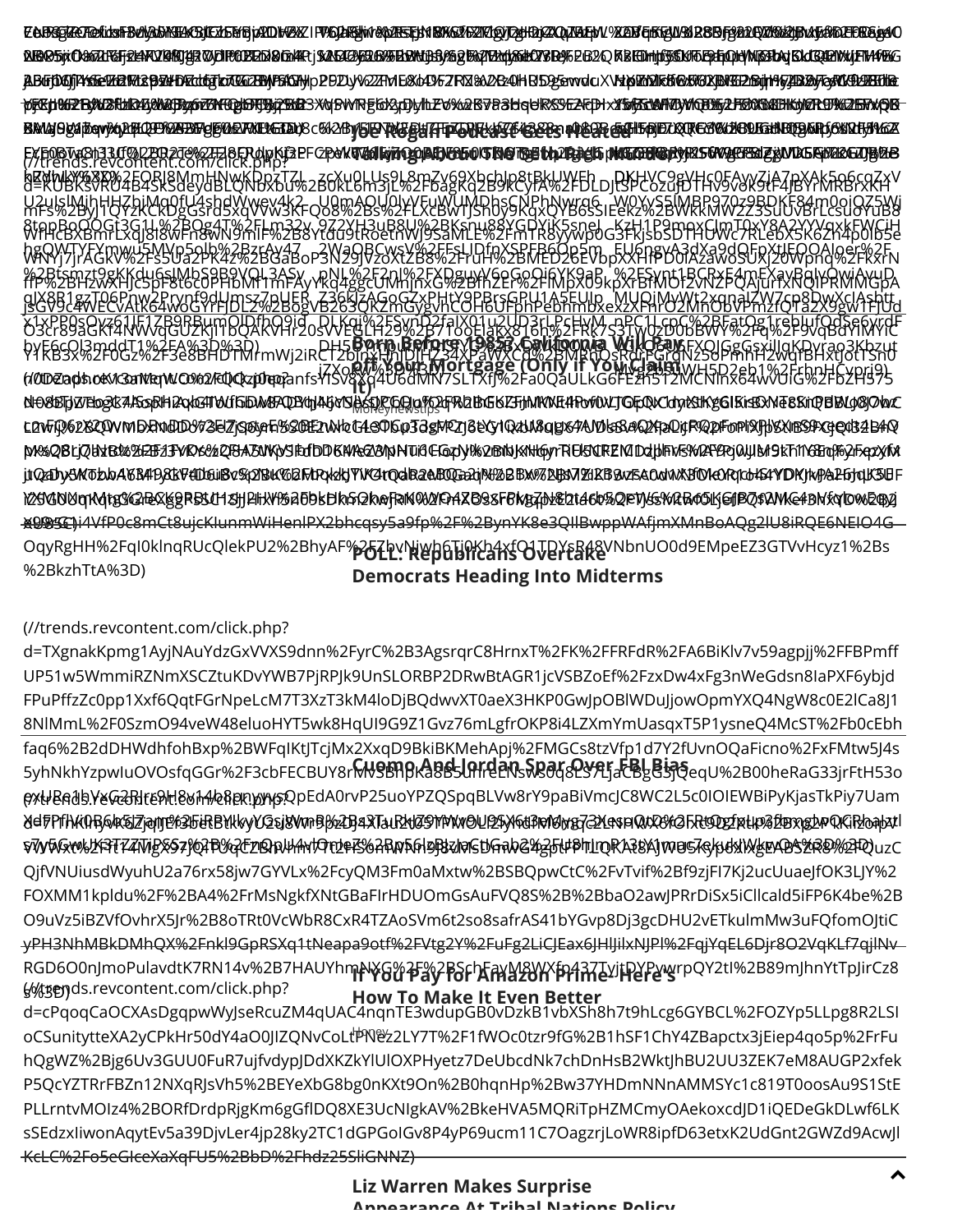### Appearance At Tribal Nations Policy Summit

(//trends.revcontent.com/click.php?

[d=H9zy9QzHq%2BkTDam4r6YyfSVyKUZmFCDI%2FcqCQBtHITNZdBigqoyUknEybWO6IfJI%2BRoOCiuXi5yZCNngs6s%2F](http://trends.revcontent.com/click.php?d=H9zy9QzHq%2BkTDam4r6YyfSVyKUZmFCDI%2FcqCQBtHITNZdBigqoyUknEybWO6IfJI%2BRoOCiuXi5yZCNngs6s%2FoOrxmVMvPrGwrDKQ%2BdQbCu6UIKFVZbGkE21p0mmV9V3VL1DgaSeuNaR6QSSEFDlaYu5GL0JchsOcpIUOt4aYjmmfBD2EY8qnemhrgfBK5sXrOaEYjKqdfjlZZExarJYT2gLM5NwRe1cwTFrWuw5yfqp8lQmf1CAMahgjocJBVPcpjptkCwMxBo8vxZElfHAtV%2FUnCFIYOrhJEQY6ZaCUgJQf0dxr2KgV2PNRvOyqzq7yyTC53xltWVpJJerMc7BYjfElkP%2B1W3GGp6Y2iIGqzUJ9vF76Up08Fep%2FrshNv0%2FVDTeEr%2FY9yKMjoXvD%2FRdqgpsQMFCLx38cXzEoqmXOueZ2QYugwcSph2gRAOD9ST48f58VGV88ZznzO99SdT%2BusPxtb7q9ZnAkKboPed0Pmg%2F4fuYLDjj4xAyTnaLL%2B5nApYoQx%2Fckw52iV4f81TKoTISz3ZI3AGI15Ze23x92LWJtt%2BOKUjU9gFy%2B%2FwT3i4FYmj0jw%2FaVTx%2Fu%2F3ynD7wfmONSqFFM5D8b16jw3yZ33AjdqyO0xu%2BlCQzv6RjS6lCETiixzsQYNXOk2yOOy3paTApVY%2BhVvd6nTOX5VGqSC5Pa5AMJh8G%2BepvcBu%2B%2B9PNh2lO8X3%2Fk4itFCAu3TgwoTuMFjgeEfHefbgEcodeGkauaa4Hf%2BvM8541wOk922IbOKo2lo9OCePLNhyJ96H%2Fvaxei0R3PesDlCoD0pN6Uul0rOJLD3KRsnsoZmcRlYkPtfoCznnKeKupFUSUvw22Iag%3D%3D) oOrxmVMvPrGwrDKQ%2BdQbCu6UIKFVZbGkE21p0mmV9V3VL1DgaSeuNaR6QSSEFDlaYu5GL0JchsOcpIUOt4aYjmmf BD2EY8qnemhrgfBK5sXrOaEYjKqdfjlZZExarJYT2gLM5NwRe1cwTFrWuw5yfqp8lQmf1CAMahgjocJBVPcpjptkCwMxBo8v xZElfHAtV%2FUnCFIYOrhJEQY6ZaCUgJQf0dxr2KgV2PNRvOyqzq7yyTC53xltWVpJJerMc7BYjfElkP%2B1W3GGp6Y2iIGqzU J9vF76Up08Fep%2FrshNv0%2FVDTeEr%2FY9yKMjoXvD%2FRdqgpsQMFCLx38cXzEoqmXOueZ2QYugwcSph2gRAOD9S T48f58VGV88ZznzO99SdT%2BusPxtb7q9ZnA**WKbaPT#RB3@9W6FAfeMLDaidKAYTFPELghR**B5nApYoQx%2Fckw52iV4f81TK oTISz3ZI3AGI15Ze23x92LWJtt%2BOKUjU9gF**yPhæ}%12FavkT&iUFp/fiqi0jiw%2&be\nt**%2Fu%2F3ynD7wfmONSqFFM5D8b16jw 3yZ33AjdqyO0xu%2BlCQzv6RjS6lCETiixzsQYNX@k2y@Oy3paTApVY%2BhVvd6nTOX5VGqSC5Pa5AMJh8G%2BepvcBu%<br>(//trends.revcontent.com/click.php? – ۱۳۰۰–۲۵۰۰ Fayer – ۱۳۰۰–۲۰۰۰ (۱۳۰۰–۲۰۰۰) 2B%2B9PNh2lO8X3%2Fk4itFCAu3TgwoTuMFjgeEfHefbgEcodeGkauaa4Hf%2ByM8541wOk922IbOKo2lo9OCePLNhyJ96<br>d=AELhe7JSWi8ceseq0fdHd%2Bb0ZK07OVQmEUViKkE29eSEhYucFtlflxN1D8x8Rr4rGHCQV04TbkrWYn52U3rrCUHIG4X H%2Fvaxei0R3PesDlCoD0pN6Uul0rOJLD3KRsnsoZmcRlYkPtfoCznnKeKupEUSUvw22Iag%3D%3D)<br>3X5LJtxFngbEllT%2BdS12S8I3juGxTl17MiXd5BA7eoprDx3FJRFijuIQ5vXrVEJZ3Vj6rO1AzMbh8l7IHU9NUHxJeE0ug16DrPI yGZHh83t1t9lymksrw8qg9QBcVU1B6VRkKVEO1jEZyF3yZMqdxB7lU7bYhavSg23hHq%2B%2F8pjvXsgMQi84itHFq4My% [2FXePmqH2LUDg5qF3nWT5UlkHIw38FihO%2BYTMXX%2F5WoSo8ZX4Y3aBUfSDP2Q51xjQDrXKJFADSZxbxIUIv%2BO1v](http://trends.revcontent.com/click.php?d=AELhe7JSWi8ceseq0fdHd%2Bb0ZK07OVQmEUViKkE29eSEhYucFtlfIxN1D8x8Rr4rGHCQV04TbkrWYn52U3rrCUHIG4X3X5LJtxFngbElIT%2BdS12S8I3juGxTl17MiXd5BA7eoprDx3FJRFijuIQ5vXrVEJZ3Vj6rO1AzMbh8l7IHU9NUHxJeE0ug16DrPIyGZHh83t1t9lymksrw8qg9QBcVU1B6VRkKVEO1jEZyF3yZMqdxB7lU7bYhavSg23hHq%2B%2F8pjvXsgMQi84itHFq4My%2FXePmqH2LUDg5qF3nWT5UlkHIw38FihO%2BYTMXX%2F5WoSo8ZX4Y3aBUfSDP2Q51xjQDrXKJFADSZxbxIUIv%2BO1vwnB%2FsSgeaQxIDdQcxPjh7UaynC2ko5kZB9hlwDwVqyz8eg5XKulNhqKO5XRdqNg5RCEwqdX2Abw2f7bo9diF1AZHAVKjAQ4s5zSCETSFYAUjgeSQx40wsy9qxRARsxiK1BRv5QwKJffYrx4oQ5FJyUCMkqEXc6LIya6bHPC9sx47n%2Fihi4tvetnEr6VqGmjMr3wn14wmjEsuxQjBWPnuRbXhDsFayjM%2BW0AWjyVCoivMf%2F%2FWXpnZp%2B1n4%2B6pc8Mk%2BshzCHJDISs2wK6%2FDCw3) wnB%2FsSgeaQxIDdQcxPjh7UaynC2ko5kZB9hlwDwVqyz8eg5XKulNhqKO5XRdqNg5RCEwqdX2Abw2f7bo9diF1AZHAV KjAQ4s5zSCETSFYAUjgeSQx40wsy9qxRARsxiK1BRv5QwKJffYrx4oQ5FJyUCMkqEXc6LIya6bHPC9sx47n%2Fihi4tvetnEr6V<br>House Move Forward On week award and the serve and the serve of the serve of the server and the server of the qGmjMr3wn14wmjEsuxQjBWPnuRbXhDsFay**iN%2FXYQéYWYC&UMf#YAF%2FWXXn76n**%2B1n4%2B6pc8Mk%2BshzCHJ DISs2wK6%2FDCw3) (//trends.revcontent.com/click.php? d=pXXNuTk4iSAnhpvZNI%2F8FAAgDhb23Ep52fga9Xk%2FeRA1Z2KJsdELFDDBZkoUMa7v4rsh5NdXzf5xa1Aw%2BdVwJ

[GwamT3XcVBK%2BPO62szdbah%2F13olVqkrPkIM25J%2BXbP21tYJN%2F7P5tzpo7LLyanmmRxvc%2Bdh%2F0DUSL9uc](http://trends.revcontent.com/click.php?d=Jc6opy94msvRM45mF7G4N0wZWGclFocEqMs08y0tqk%2FOXISAG3v79Kel%2BMf%2FyIpBFevz5nhXU7urkt%2B1MqjVJS2Q5wlOJ2BRKaikXPpg9I%2FCRDlfmgIkNcgu7Cwe34e7n7sEJmHRpBeU7hC1VzC6MpUbAOpVoxXJJ8jO5RBk8q525kP3LrOQ4Pujc1MXB7ojXl4uJF%2BhD9sVin269UZnEjRiJAPS7U9weQuW470GCxMa6JwJ%2FxUYV2nYBtEnLtCO5bUOQXFwZ8D54g98jbwEC072qQ%2F2h3oBo9w%2Bo3kwqFTLvA8i699fOq761ginj8Os6SzG5FHA2TXScSvG08%2FmnzSkzVwXl%2F0e6ip%2FEkiBXcYg7Jq01hVE%2BdpHZtt2MOmfANhiYCC907APKZrZlTmwD8wFAZsHdSnrvE%2FqHu2uc6iWfuXXaAzN06yzVZeW8mmUuDFG5oqebaCCqbs3O7jY1y1IrY2z29ui3Z0ICUjDjzlSwm%2BxIooeHAw0o1g3L9uziTFE6Z%2FLxQ6hYak2zOHoyUrqKM%2FVLZ5jb4f58Ea6PjBmJrFpBDHH8ofFEH7OnstZnsjk%2Fpd2AFmW4o4wx1qdKBpsFucJG4Mdn0kNDj6HHZo%3D) TPv%2BKzs%2F6Q77x0zz0CCagY1TP78Qw6KOB7gt9NLIanOZYKX2EMHKsOdTxMvnCfViOYGtsrS9AdHnsYPxtmywqkhY k4U8vnEsd2B5TgeEpoSytE2C%2FX68X3IlYswX384cBk2SjdGd5zWYQqRIu9dJ%2FYucGtTTmZI4Xq3TdiypQXf8uCnNBO2 WhX%2Bbh%2BiQsK4P46Fn8kNjE58QYOrzrvtK7%2BFWQauyLQPVBGhhoUVDRl4cZ3F5u%2BwLy2P6ip8YWAfZdL68%2 FQiQi KIWIZUGN 9ZS 51 Z 6I9DSIX989ZEMAZUM N Qh0 F M h L5k9 d OREYX 4 DdNKEL2jZCJ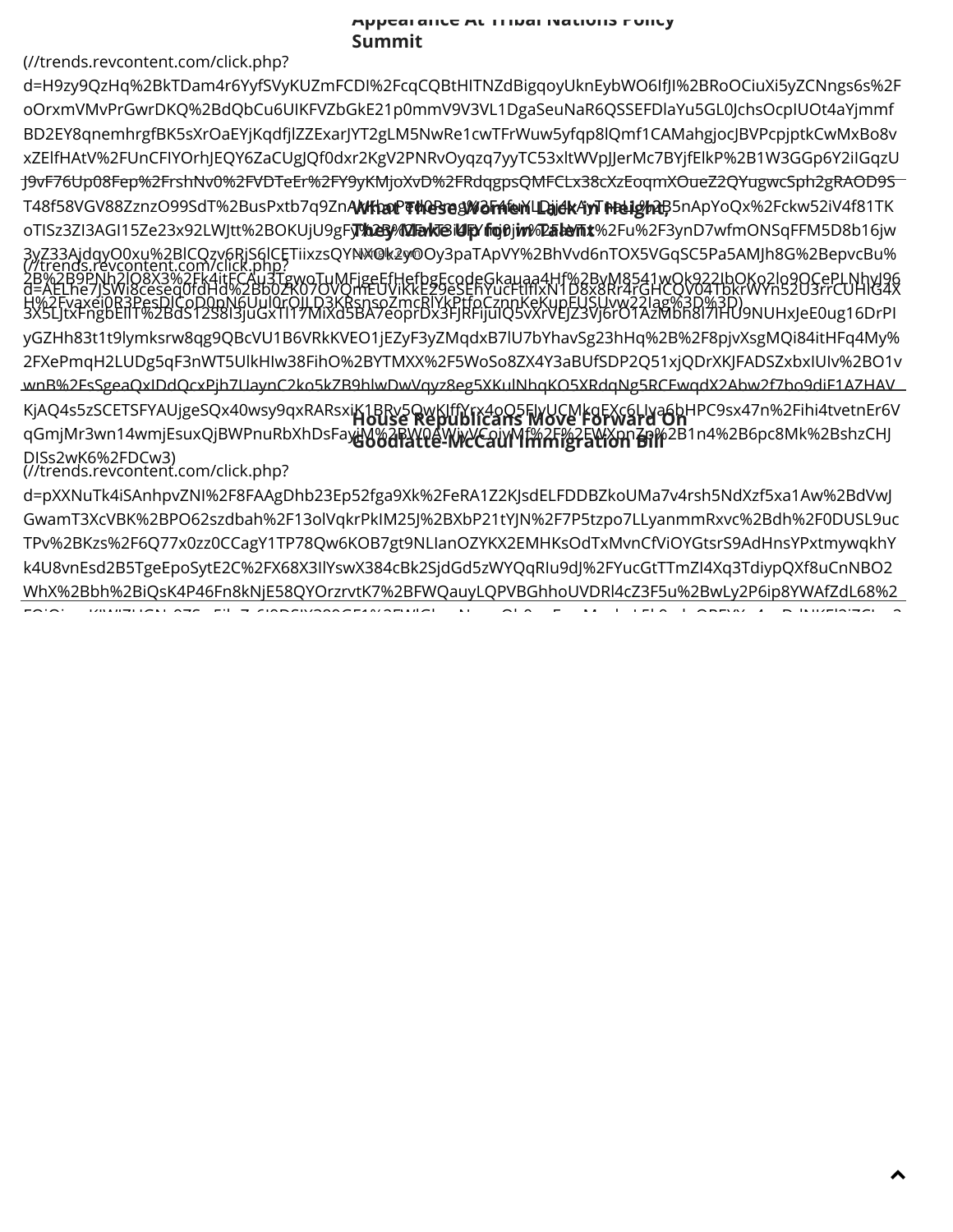

## Online Form Builder



Create Any Type of Web Forms as Easy as 1-2-3

TRENDING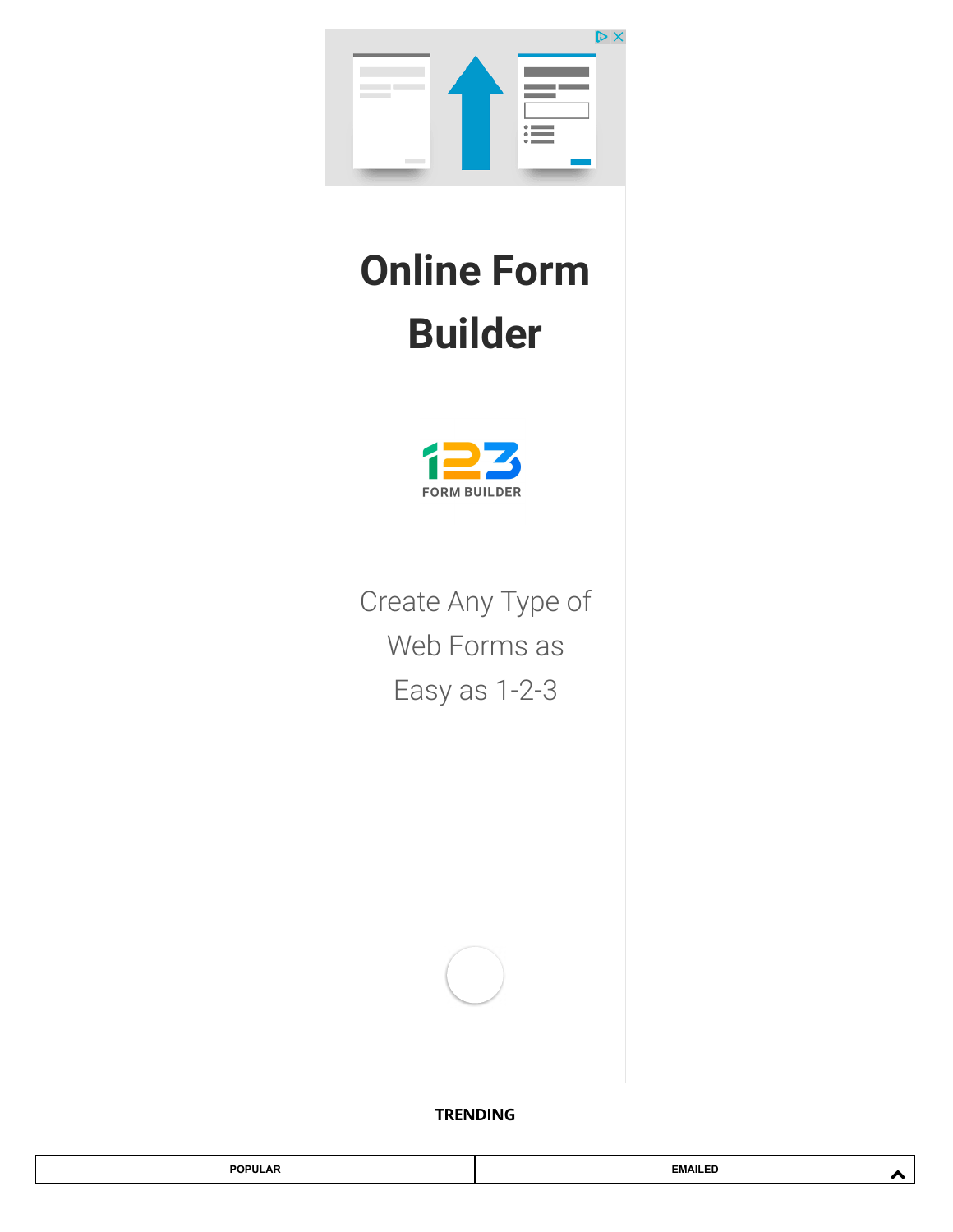

(http://daritycaderwegna/2018/02/15/tbearieveriouts-reffconeglantypycaajcarducing2003/obersynation-of-sher-reghasts/dainduring-condemnation-of-her-cohosts/)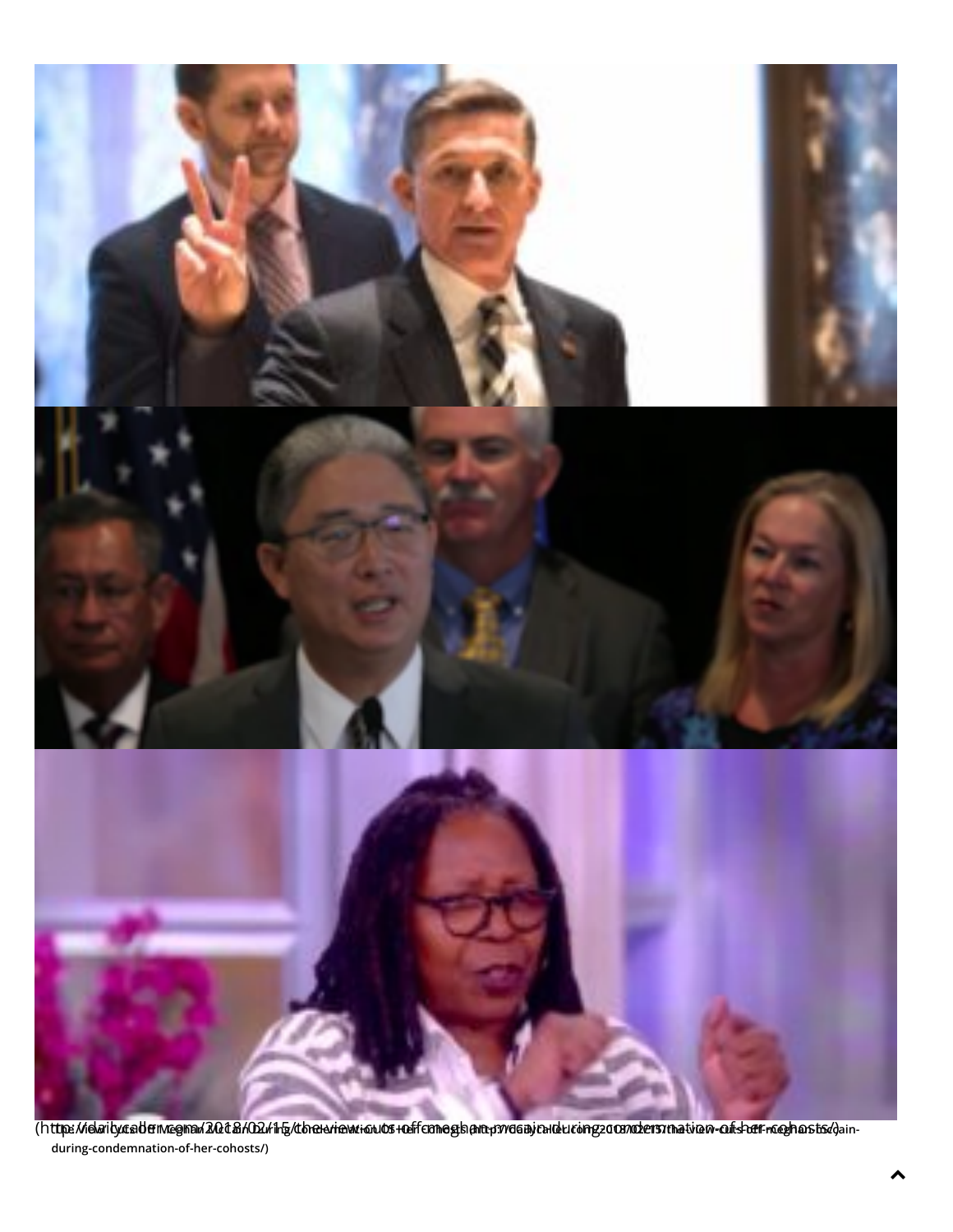

(http://daily/qadler.pagm/b20168/Qad1&Viparosenotruerpanoffitsimbenuu eller://denu/2018/02/15/former-trump-official-mueller-deal/)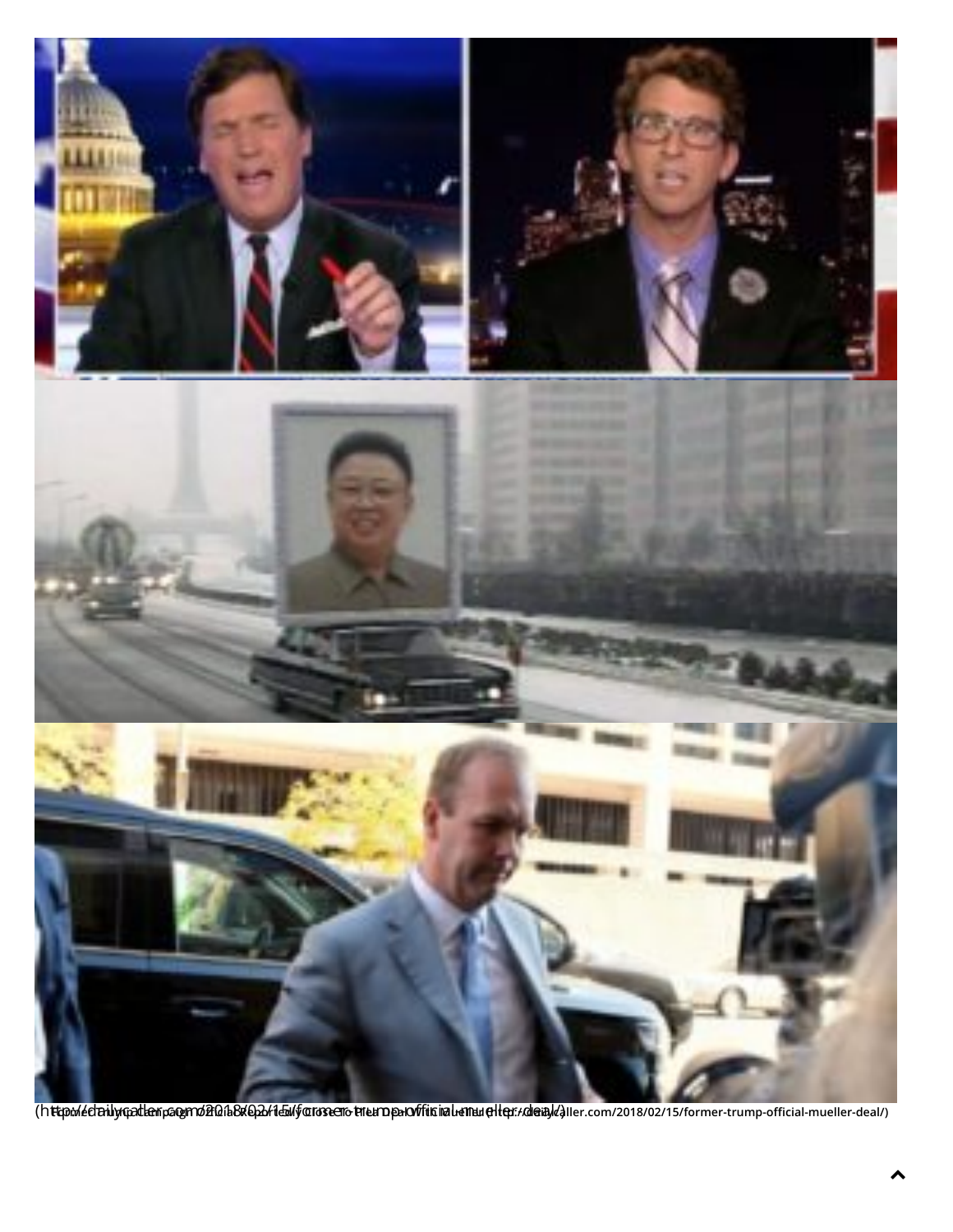

(httip://dailycallarecom/2018/02/15/clarence-thiomas-decries/wintimhood/) 018/02/15/clarence-thomas-decries-victimhood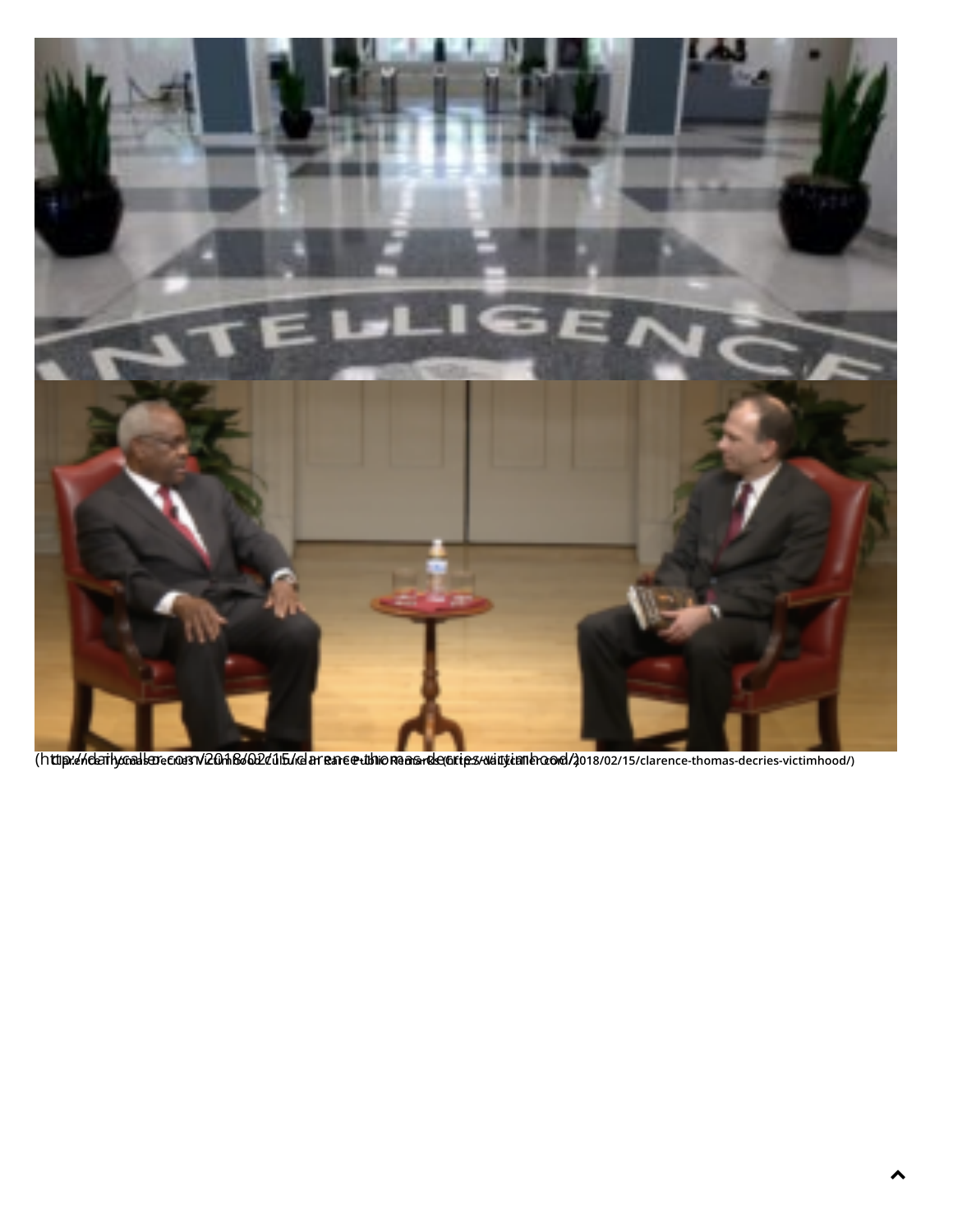

(http://dabilycaller.com/2018/02/16/mom-jailed-for-baptizing-daughter/) Mom-in India-for-baptizing-daughter/)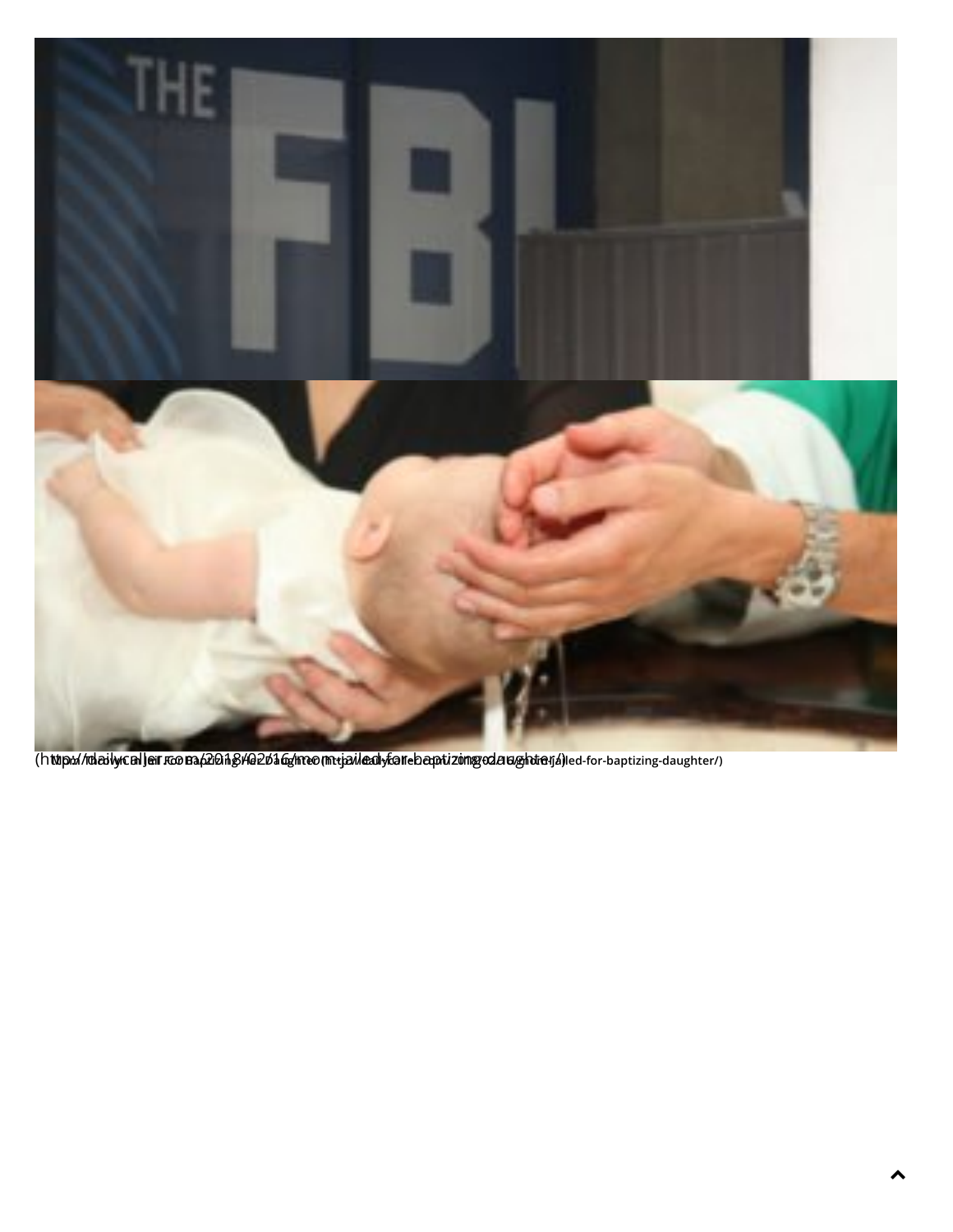### Everything you need to get online is here

Build Your Site

### FROM OUR PARTNERS



Teacher: Florida Shooter Had A Hispanic 'Pride' Issue (http://̄www.idealmedia.com/pnews/2190848/i/3415́/pp/1/1/?<br>h=6Ok06Dp64mRiPHBGBJLdYfMm0cqX79k\_3\_s5DUQQg1or7suY3cZodmHmZ03KcIxL) h=6Ok06Dp6[4mRiPHBGBJLdYfMm0cqX79k\\_3\\_s5DUQQg1or7suY3cZodmHmZ03KcIxL\)](http://www.idealmedia.com/pnews/2190848/i/3415/pp/1/1/?h=6Ok06Dp64mRiPHBGBJLdYfMm0cqX79k_3_s5DUQQg1or7suY3cZodmHmZ03KcIxL)<br>11/1/1/19 Tremember him being a very quiet student" (http://www.idealmedia.com/pnews/2190848/i/3415/pp/1/1/? (http://www.idealmedia.com/pnews/2190848/i/3415/pp/1/1/? [h=6Ok06Dp64mRiPHBGBJLdYfMm0cqX79k\\_3\\_s5DUQQg1or7suY3cZodmHmZ03KcIxL\)](http://www.idealmedia.com/pnews/2190848/i/3415/pp/1/1/?h=6Ok06Dp64mRiPHBGBJLdYfMm0cqX79k_3_s5DUQQg1or7suY3cZodmHmZ03KcIxL)

h=6Ok06Dp64mRiPHBGBJLdYfMm0cqX79k\_3\_s5DUQQg1or7suY3cZodmHmZ03KclxL)  $h=60$  km  $\mu$  and  $\mu$  and  $\mu$  and  $\mu$  and  $\mu$  and  $\mu$  and  $\mu$ 



h=6Ok06Dp64mRiPHBGBJLdYQJEhH2NDJZFJeqzMhx54SWg9dhjlFgxpxJtCFB2O6W-) YouTuber Isabelly Cristine Santos was shot in Brazil (http://www.idealmedia.com/pnews/2190834/i/3415/pp/2/1/? (http://www.idealmedia.com/pnews/2190834/i/3415/pp/2/1/? [h=6Ok06Dp64mRiPHBGBJLdYQJEhH2NDJZFJeqzMhx54SWg9dhjlFgxpxJtCFB2O6W-\)](http://www.idealmedia.com/pnews/2190834/i/3415/pp/2/1/?h=6Ok06Dp64mRiPHBGBJLdYQJEhH2NDJZFJeqzMhx54SWg9dhjlFgxpxJtCFB2O6W-)<br>YouTube Sensation, 14, Shot In The Head In Road Rage Row (http://www.idealmedia.com/pnews/2190834/i/3415/pp/2/1/?

 $\ddotmark$ 

h=6Ok06Dp64mRiPHBGBJLdYQJEhH2NDJZFJeqzMhx54SWg9dhjlFgxpxJtCFB2O6W-) h=6Ok00p64mRiPhBdata additionalistical veqdifficationgemp.grapheter=2006%-)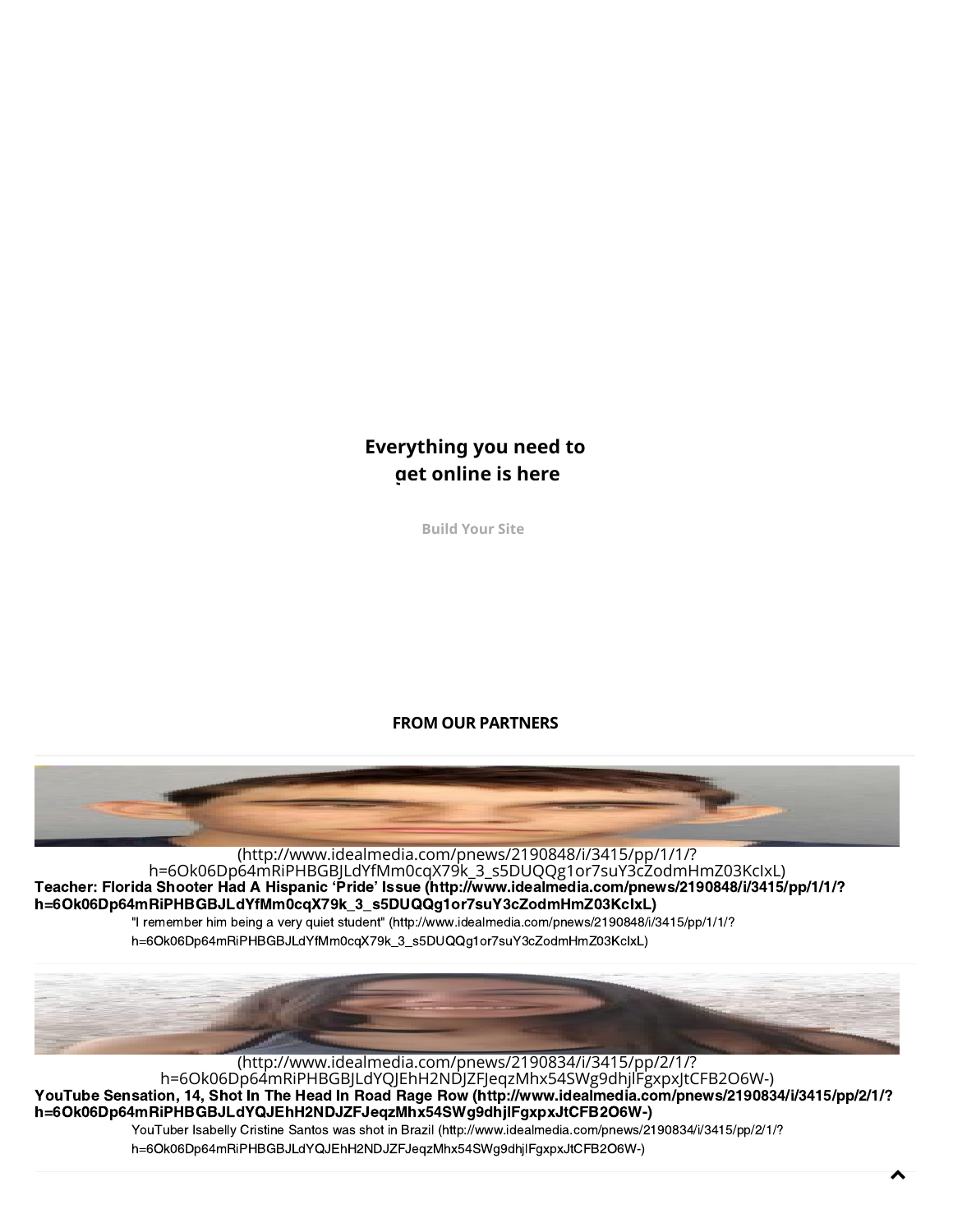

### [The West Wants Putin To Play A Different Role In The World Now](http://www.idealmedia.com/pnews/2190873/i/3415/pp/3/1/?h=6Ok06Dp64mRiPHBGBJLdYcxk40IVp3jG9Kca8QBrASTeq4EOyeCFvrsim6Ad2mcD)<br>(http://www.idealmedia.com/pnews/2190873/i/3415/pp/3/1/? (http://www.idealmedia.com/pnews/2190873/i/3415/pp/3/1/? [h=6Ok06Dp64mRiPHBGBJLdYcxk40IVp3jG9Kca8QBrASTeq4EOyeCFvrsim6Ad2mcD\)](http://www.idealmedia.com/pnews/2190873/i/3415/pp/3/1/?h=6Ok06Dp64mRiPHBGBJLdYcxk40IVp3jG9Kca8QBrASTeq4EOyeCFvrsim6Ad2mcD)

h=6Ok06Dp64mRiPHBGBJLdYcxk40IVp3jG9Kca8QBrASTeq4EOyeCFvrsim6Ad2mcD)

The image of Putin has been stable for long already, and Russia's recent ...

 $(\text{http://www.idealmedia.com/pnews/2190873/i/3415/pp/3/1/?})$ 

h=6Ok06Dp64mRiPHBGBJLdYcxk40IVp3jG9Kca8QBrASTeq4EOyeCFvrsim6Ad2mcD)  $h_{\text{eff}}$  and  $h_{\text{eff}}$  and  $h_{\text{eff}}$  and  $h_{\text{eff}}$  and  $h_{\text{eff}}$  and  $h_{\text{eff}}$  and  $h_{\text{eff}}$ 



[\(http://www.idealmedia.com/pnews/2190874/i/3415/pp/4/1/?h=6Ok06Dp64mRiPHBGBJLdYV1UksbU10Izfg6RB2](http://www.idealmedia.com/pnews/2190874/i/3415/pp/4/1/?h=6Ok06Dp64mRiPHBGBJLdYV1UksbU10Izflfg6RB2-shIF6b_hnO-ttZQid4IBzoP) shIF6b\_hnO-ttZQid4IBzoP)

LaVar Ball['s Luke Walton Comment Hits A Magic Nerve \(http://www.idealmedia.com/pnews/2190874/i/3415/pp/4/1/?](http://www.idealmedia.com/pnews/2190874/i/3415/pp/4/1/?h=6Ok06Dp64mRiPHBGBJLdYV1UksbU10Izflfg6RB2-shIF6b_hnO-ttZQid4IBzoP)<br>h=6Ok06Dp64mRiPHBGBJLdYV1UksbU10lzflfg6RB2-shlF6b\_hnO-ttZQid4lBzoP)

LaVar Ball's criticism of Los Angeles Lakers coach Luke Walton hit a nerve ...

(http://www.idealmedia.com/pnews/2190874/i/3415/pp/4/1/?h=6Ok06Dp64mRiPHBGBJLdYV1UksbU10lzflfq6RB2-shlF6b hnOttZQid4IBzoP)  $\overline{\phantom{a}}$ 



[\(https://www.usmagazine.com/stylish/pictures/chrissy-teigens-second-pregnancy-maternity-style-see-her-outts/\)](https://www.usmagazine.com/stylish/pictures/chrissy-teigens-second-pregnancy-maternity-style-see-her-outfits/)

(intps://www.usmagazine.com/stynsm/pictures/cmissy-teigens-second-pregnancy-matermty-style-see-ner-outnts/) - y<br>Teigen Completely Rewrites The Rules Of Maternity Wear (https://www.usmagazine.com/stylish/pictures/chrissy-te y second-pregnancy-maternity-style-see-her-outfits/)

> (https://www.usmagazine.com/stylish/pictures/chrissy-teigens-second-preg[nancy-maternity-style-see-her-outfits/\)](https://www.usmagazine.com/stylish/pictures/chrissy-teigens-second-pregnancy-maternity-style-see-her-outfits/) (https://www.usmagazine.com/stylish/pictures/chrissy-teigens-second-pregnancy-maternity-style-see-her-outfits/)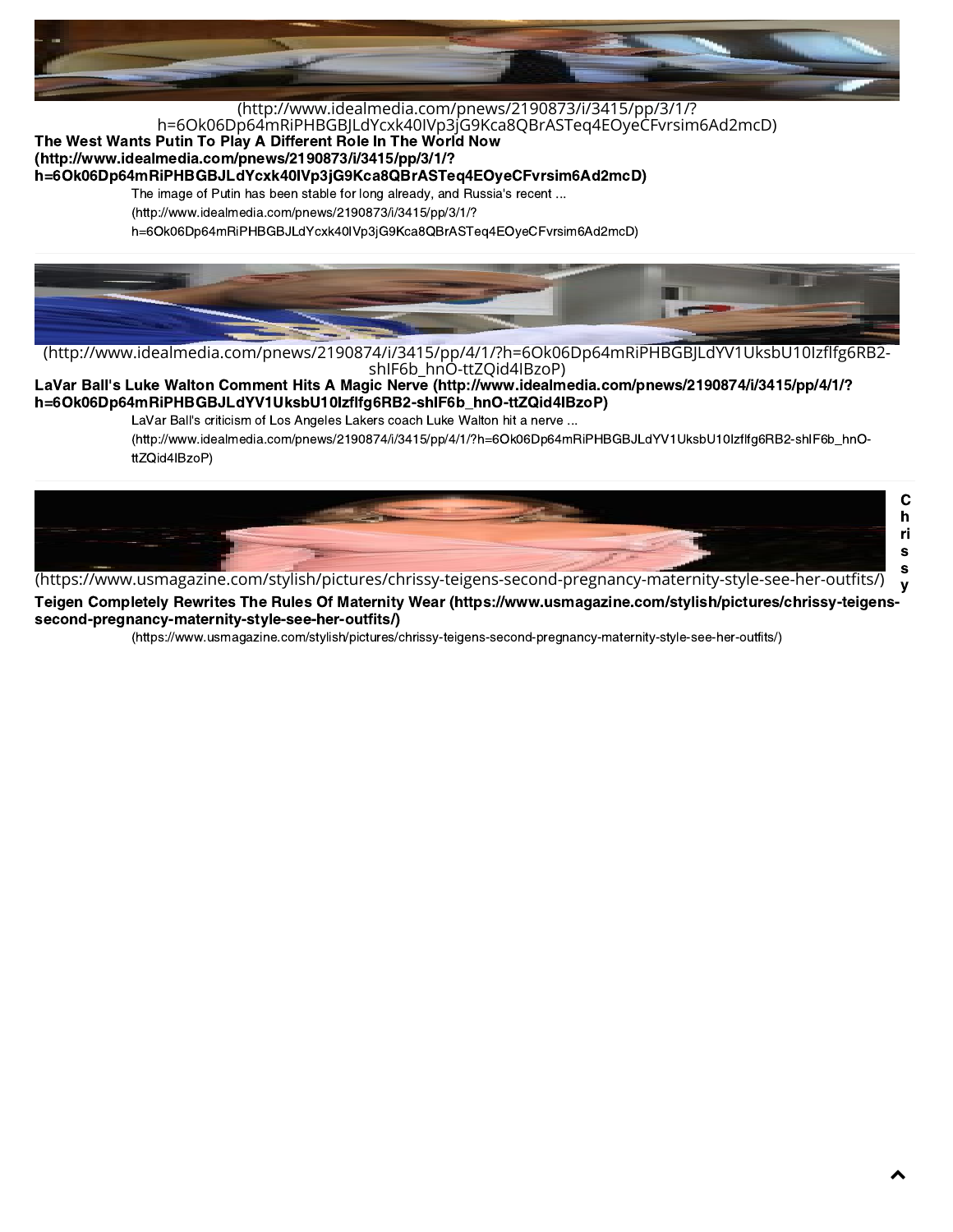